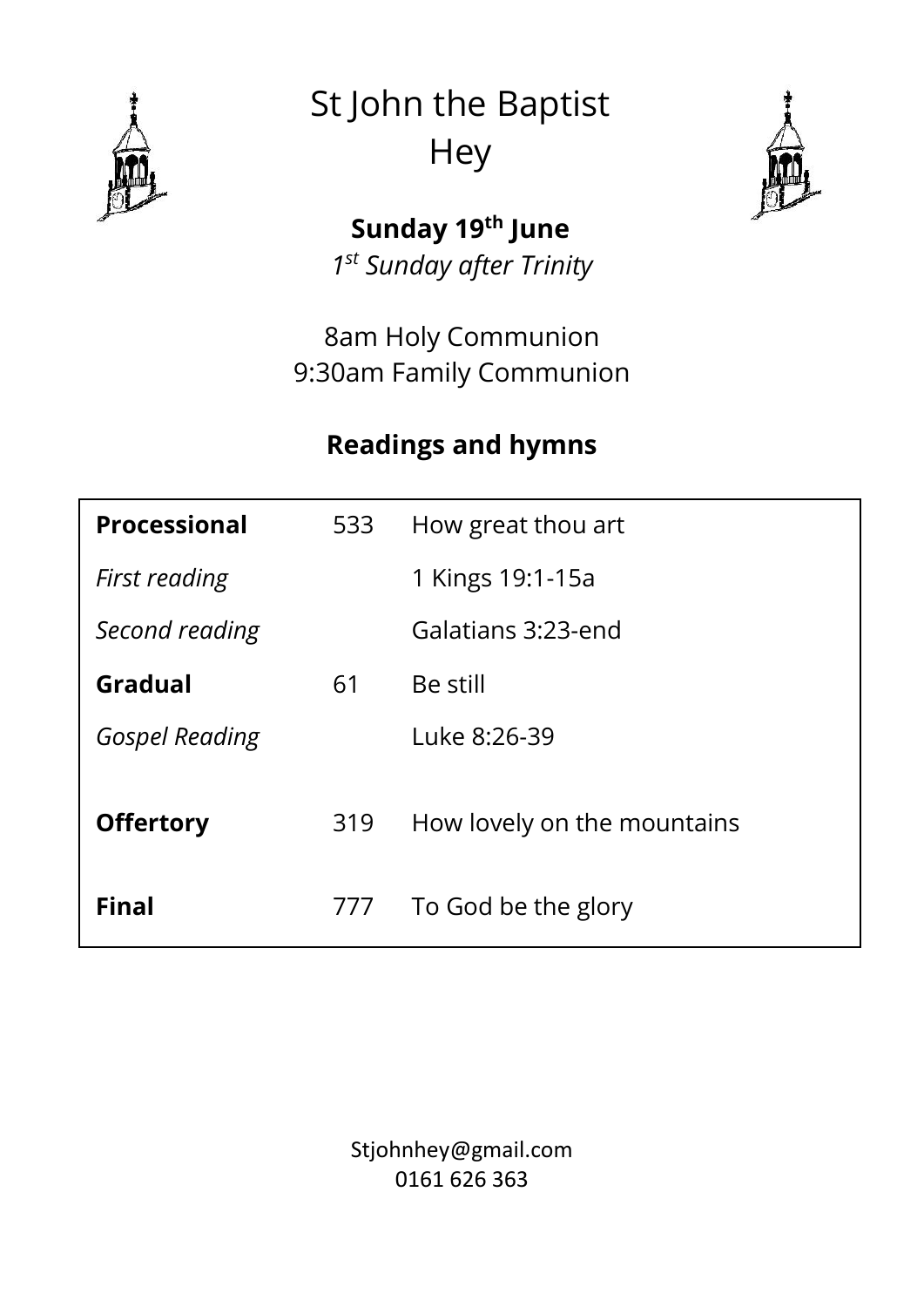# **Collect**

God of truth, us to keep your law of love and to walk in ways of wisdom, that we may find true life in Jesus Christ your Son. Amen.

#### **Congratulations to Rev Christine!**

Our lovely Rev Christine has had her curacy signed off by the Bishop and is now Associate Priest here at St John's and in Leesfield! This is great news for us all! Many congratulations Rev Christine!

> Stjohnhey@gmail.com 0161 626 363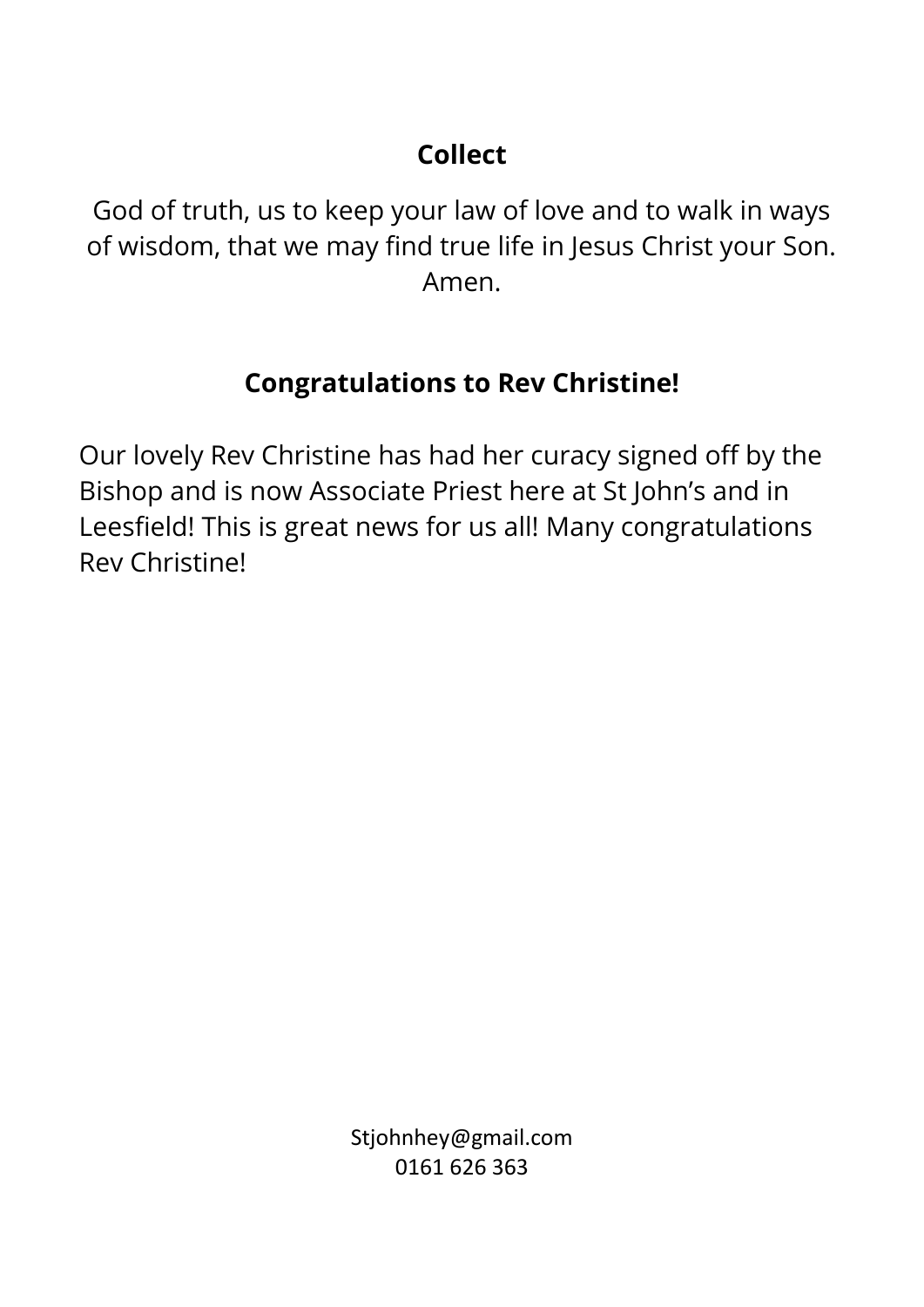## **This week**

**Wednesday 22nd June** 10:00am Holy Communion

**Thursday 23rd June** 7:00pm Come and Praise

## **Our prayers are asked for:**

#### **World**

For all suffering with exhaustion and overwork.

### **Diocese**

Bishops David, Mark, and Mark, Archdeacon David Sharples, Area Dean Revd Daniel Ramble, Lay Chair Liz Dent, Clergy, readers, and ALMs in our mission community.

#### **Street prayers**

North Nook

# **Members of our church community**

Jean Smith, Enid Firth, Mary Lawton, Mark Crossley, Gordon Jackson, Barbara Brogan, Michael Brogan, and Rev Canon Marcia Wall.

# **Year's mind**

Peter Horsfall and Vera Cocker.